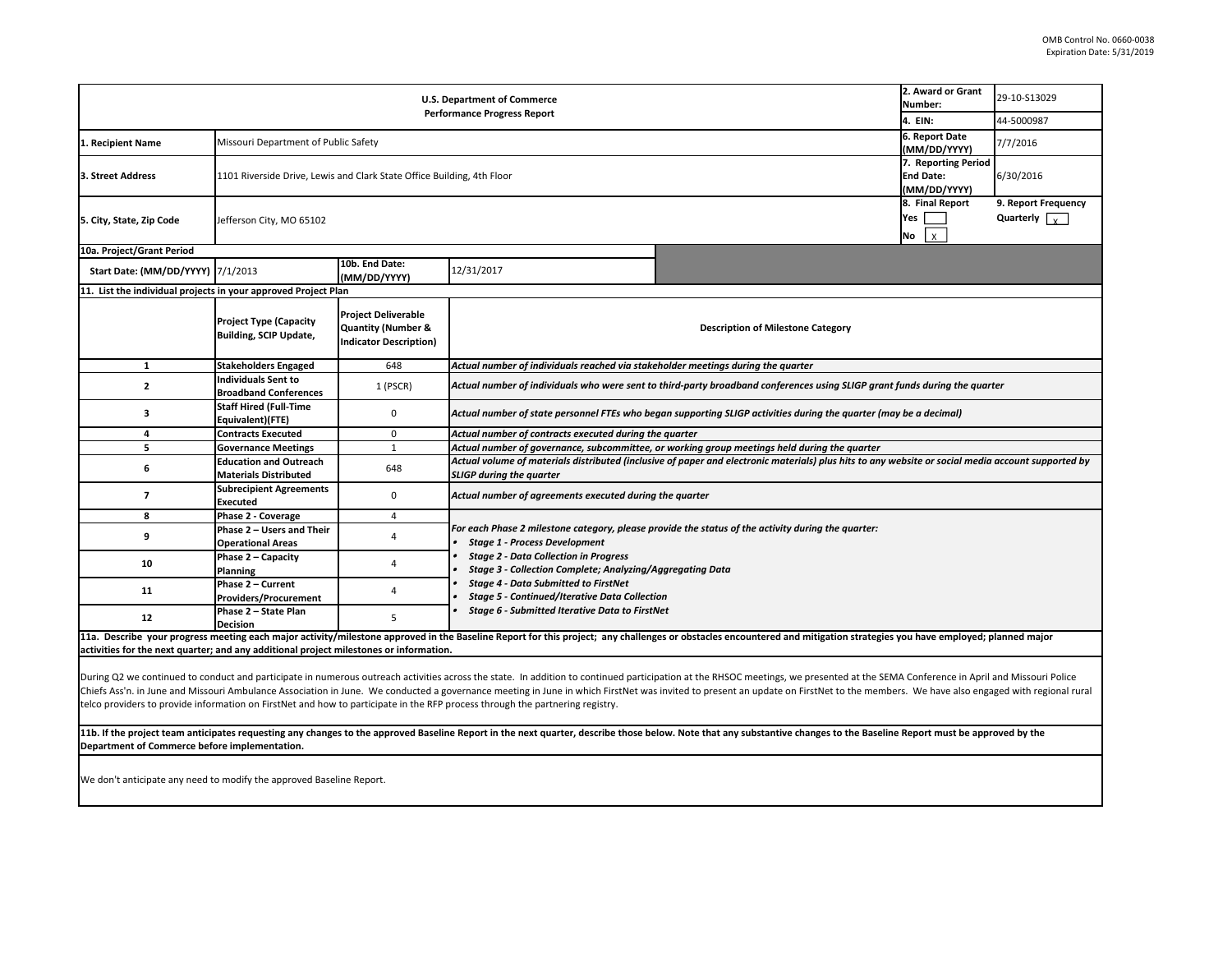As the RFP comes closer to award, we will continue to keep key influencers informed and will be working with the executive branch to lay the transitional ground work of FirstNet for a new administration. The State of Misso recognizes that the SLIGP timeline is not aligned with the FirstNet presentation of the Missouri state plan to the new Governor elect. We renew our request for NTIA to develop a SLIGP 2 program to allow states like Missour education and outreach to the new Governor elect and executive level staff and for public safety stakeholders across the state.

## 11d. Describe any success stories or best practices you have identified. Please be as specific as possible.

We find repeatedly, that participation in our state meetings is beneficial in getting the word out about FirstNet. It is equally important to note that the education and outreach conducted outside of the formal presentatio much or more interest and dialogue about FirstNet as the formal presentations do. That frequently means attending the day before, or staying a day after the presentation to be available for questions and we plan on continu **12. Personnel**

12a. If the project is not fully staffed, describe how any lack of staffing may impact the project's time line and when the project will be fully staffed.

N/A

|                            |      | 12b. Staffing Table - Please include all staff that have contributed time to the project. Please do not remove individuals from this table. |                            |  |
|----------------------------|------|---------------------------------------------------------------------------------------------------------------------------------------------|----------------------------|--|
| <b>Job Title</b>           | FTE% | Project (s) Assigned                                                                                                                        | Change                     |  |
| Director / SWIC / SPOC     | 0.5  | Provide oversight and coordination for the SLIGP project                                                                                    | Cont. work on SLIGP        |  |
| <b>Assistant Director</b>  | 0.5  | Provide technical support and oversight to SLIGP project                                                                                    | Cont. work on SLIGP        |  |
| Project Manager            | 1.00 | Responsible for accomplishing objectives by planning and evaluating project activities                                                      | Cont. work on SLIGP        |  |
| Ass't. Project Manager     | 1.00 | Coordinate project activities to ensure cost, schedule, and quality standards are met                                                       | Cont. work on SLIGP        |  |
| <b>Project Specialist</b>  | 1.00 | Provide project management support to deliver projects within budget and deadlines                                                          | Cont. work on SLIGP        |  |
| Project Specialist (Ass't) | 1.00 | Provide project management support to deliver projects within budget and deadlines                                                          | Cont. work on SLIGP        |  |
| Educ./ Outreach Coord.     | 1.00 | Responsible for coordination and implementation of public safety broadband program                                                          | <b>CONT.</b> work on SLIGP |  |
| <b>Grant Specialist</b>    | 1.00 | Administers the grant for lifecycle process and coordinates implementation with the SWIC                                                    | Cont. work on SLIGP        |  |
| Part-time Attorney         | 0.25 | Responsible for negotiating, writing, and executing agreements and contracts                                                                | Cont. work on SLIGP        |  |
| Full time Office support   |      | Administrative support for the public safety broadband initiative                                                                           | Cont. work on SLIGP        |  |

## **13. Subcontracts (Vendors and/or Subrecipients) N/A**

| 14f. Subcontracts Table – Include all subcontractors. The totals from this table must equal the "Subcontracts Total" in Question 14f. |                                  |          |                      |                               |                   |                 |              |                                                         |
|---------------------------------------------------------------------------------------------------------------------------------------|----------------------------------|----------|----------------------|-------------------------------|-------------------|-----------------|--------------|---------------------------------------------------------|
| Name                                                                                                                                  | <b>Subcontract Purpose</b>       |          | RFP/RFQ Issued (Y/N) | Contract<br>Executed<br>(Y/N) | <b>Start Date</b> | <b>End Date</b> | Allocated    | Total Federal Funds   Total Matching Funds<br>Allocated |
| <b>MACOG</b>                                                                                                                          | Regional Stakeholder Meetings    | Contract |                      |                               | 1/1/2014          | 6/30/2015       | \$285,000.00 | \$0.00                                                  |
| <b>MCP</b>                                                                                                                            | SCIP Update, Content Development | Contract | I٧                   |                               | 10/1/2014         | 6/30/2015       | \$0.00       | \$162,857.00                                            |
| <b>TBD</b>                                                                                                                            | Phase II Support                 | Contract |                      | N                             | TBD               | TBD             | \$537,042.00 | \$120,796.00                                            |
|                                                                                                                                       |                                  |          |                      |                               |                   |                 |              |                                                         |
| 13b. Describe any challenges encountered with vendors and/or subrecipients.                                                           |                                  |          |                      |                               |                   |                 |              |                                                         |
| N/A                                                                                                                                   |                                  |          |                      |                               |                   |                 |              |                                                         |